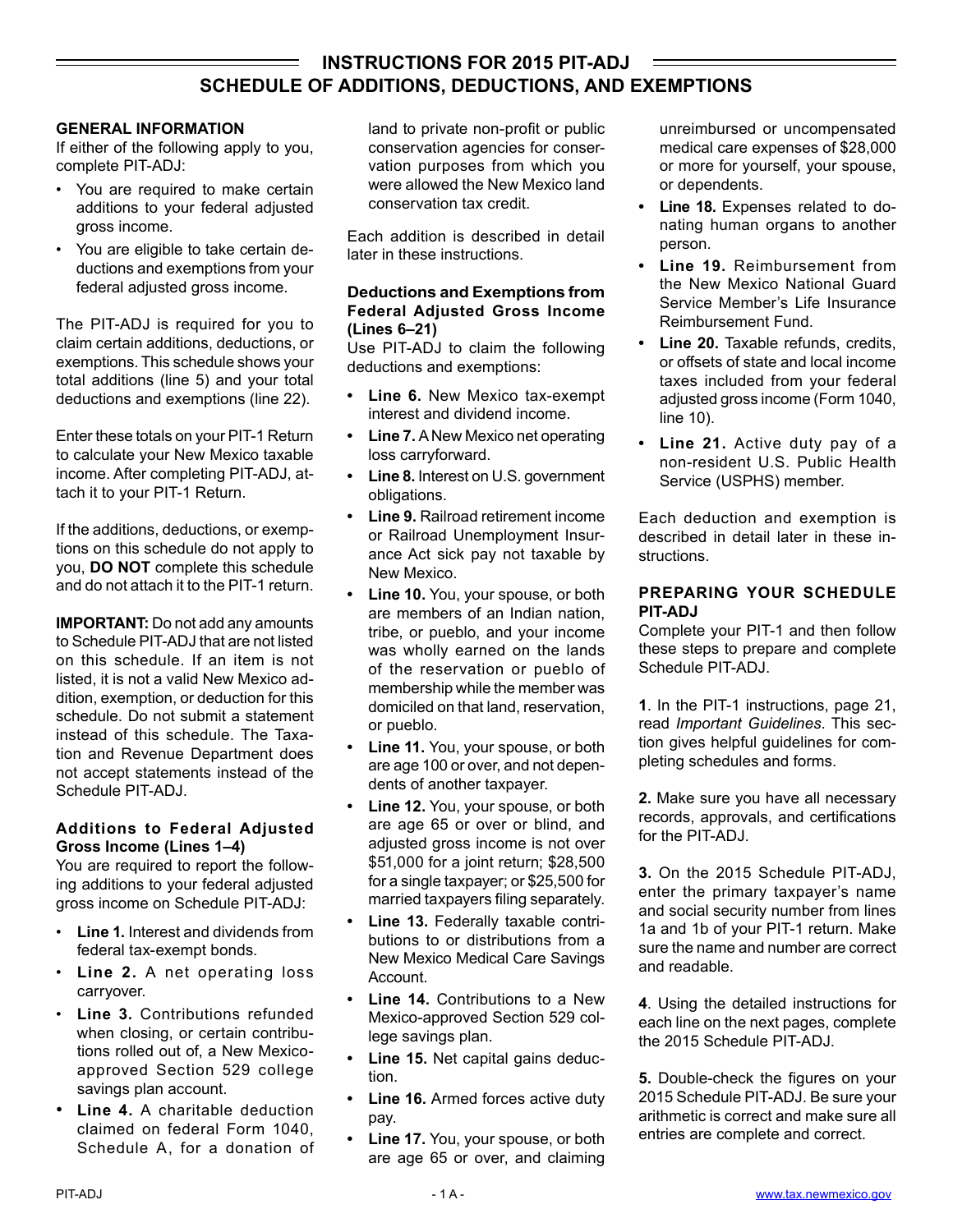**6**. If line 11 is applicable, make sure you correctly marked the boxes.

**7.** Transfer the total on line 5 of this schedule to PIT-1, line 11.

**8**. Transfer the total on line 22 of this schedule to PIT-1, line 15.

**9.** Attach your completed PIT-ADJ, along with any other required attachments to your PIT-1 return. For other possible attachments, look for **Attach** headings in the instructions for lines 6, 7, 9,11, 17, and 19.

# **DETAILED INSTRUCTIONS FOR EACH LINE**

## **ADDITIONS TO FEDERAL ADJUSTED GROSS INCOME**

## **LINE 1**

## **Interest and dividend income from federal tax-exempt bonds**

Enter your interest and dividend income from all state and municipal bonds excluded from your federal adjusted gross income. This includes all federally tax-exempt interest and dividends reported on federal Forms 1040 or 1040A from state and municipal obligations.

**NOTE:** Use line 6 of PIT-ADJ to claim the deduction for interest and dividends of obligations exempt from New Mexico taxable income.

## **LINE 2 Federal net operating loss carryover**

A positive number is required on this line. From federal Form 1040, line 21 (**Other income**), enter the amount of any federal net operating loss carryforward or carryback.

By making this entry, you are adding the federal net operating loss taken on your federal return to the income you reported on PIT-1, line 9.

The rules for applying a net operating loss deduction to New Mexico taxable income are different from federal rules. To compute the New Mexico net operating

loss carryforward, see line 7 later in these instructions.

## **LINE 3**

**Contributions refunded when closing a New Mexico-approved Section 529 college savings plan account and certain contributions rolled out of a New Mexico-approved Section 529 college savings plan account**

Enter the amount of qualified contributions refunded to you or rolled over during the tax year from a New Mexicoapproved Section 529 college savings plan account only if the contributions were deducted on an earlier New Mexico personal income tax return and if any of the following are true:

- You closed a New Mexico-approved Section 529 college savings plan account, and received a refund of the contributions. In this case, enter the amount of contributions refunded.
- You rolled over contributions from a New Mexico-approved Section 529 college savings plan account to a non-New Mexico-approved Section 529 college savings plan account. In this case, enter the amount of those contributions.

Do not include:

- Earnings refunded to the investor.
- Earnings rolled over from a New Mexico-approved Section 529 college savings plan account to a non-New Mexico-approved Section 529 college savings plan.
- Qualified distributions from the Section 529 college savings plan account.

For more information, see [Brochure](http://www.tax.newmexico.gov/SiteCollectionDocuments/Publications/Brochures/Brochure-6-%20Personal-Income-Tax-and-Education-Trusts-529-Plans-11-08.pdf)  #6, *[New Mexico Income Tax and Your](http://www.tax.newmexico.gov/SiteCollectionDocuments/Publications/Brochures/Brochure-6-%20Personal-Income-Tax-and-Education-Trusts-529-Plans-11-08.pdf)  [Education Trust \(529\) Plan](http://www.tax.newmexico.gov/SiteCollectionDocuments/Publications/Brochures/Brochure-6-%20Personal-Income-Tax-and-Education-Trusts-529-Plans-11-08.pdf)* on the Department's website.

## **LINE 4**

**Charitable deduction amount claimed on federal Form 1040, Schedule A, for a donation of land to private non-profit or public conservation agencies for conservation purposes from which you were allowed the New Mexico Land Conservation Tax Credit**

If both of the following are true, you must add back the charitable deduction amount included in the itemized deductions claimed on your federal Form 1040, Schedule A:

- You donated land to private nonprofit or public conservation agencies for conservation purposes from which you claimed a New Mexico **land conservation incentives tax credit**.
- You claimed a charitable deduction for the same contribution in the federal itemized deductions on your federal personal income tax return.

If both are true, enter the charitable deduction amount claimed on federal Form 1040, Schedule A, from which you were allowed the New Mexico land conservation tax credit. However, this amount cannot be below the standard deduction amount you would have qualified for had you not itemized your deductions on the federal return.

Use the worksheet on the next page to compute the amount of the charitable deduction claimed on Form 1040, Schedule A to be added back to New Mexico taxable income.

## **DEDUCTIONS AND EXEMPTIONS FROM FEDERAL ADJUSTED GROSS INCOME**

## **LINE 6**

## **New Mexico tax-exempt interest and dividends**

Enter the total interest or dividend income you received from the following investments:

- State and local bonds exempt from New Mexico taxable income, including the State of New Mexico or its agencies, institutions, instrumentalities, or political subdivisions;
- Obligations of the Commonwealth of Puerto Rico, Guam, Virgin Islands, American Samoa, or Northern Mariana Islands;
- Federally taxable bonds issued by the State of New Mexico; **and**
- Mutual funds, unit investment trusts, or simple trusts invested in obligations of the State of New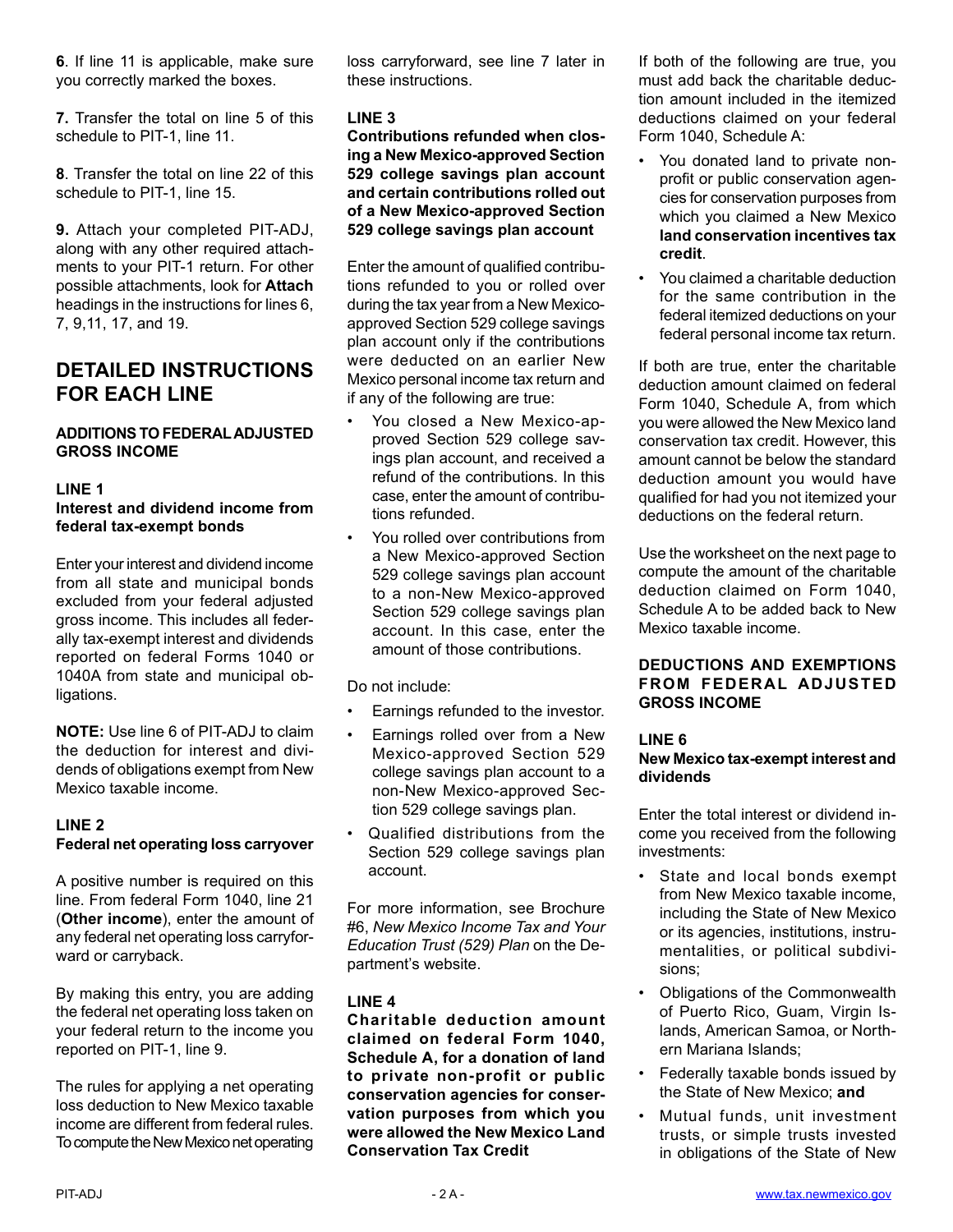**Worksheet for computing the Charitable Deduction Amount claimed on Federal Form 1040, Schedule A, from which you were allowed the New Mexico Land Conservation Tax Credit**

| 1. Enter the charitable deduction you claimed on federal<br>Form 1040, for a donation of land to private non-profit<br>or public conservation agencies for conservation pur-<br>poses from which you were allowed the New Mexico<br><b>Land Conservation Tax Credit.</b> | \$   |
|--------------------------------------------------------------------------------------------------------------------------------------------------------------------------------------------------------------------------------------------------------------------------|------|
| 2. Enter your total itemized deductions from federal<br>Form 1040, line 40.                                                                                                                                                                                              | \$   |
| 3. Enter the sum of the amounts you reported on federal<br>Form 1040, Schedule A, lines 4, 9, 15, 19, 20, 27, and<br>28.                                                                                                                                                 | \$   |
| 4. Divide line 2 by line 3. Round to 4 decimal places.                                                                                                                                                                                                                   | $\%$ |
| 5. Multiply line 4 by line 1.                                                                                                                                                                                                                                            | \$   |
| 6. Enter the standard deduction amount you could have<br>claimed on federal Form 1040, line 40, if you had not<br>itemized your federal allowable deductions.                                                                                                            | \$   |
| 7. Add the amount entered on Form PIT-1, line 10, if any,<br>to line 6 and enter the result here; otherwise, enter the<br>amount from line 6.                                                                                                                            | \$   |
| 8. Subtract line 7 from line 2. If less than zero, enter<br>zero.                                                                                                                                                                                                        | \$   |
| 9. Enter the lesser of lines 5 and 8. Also enter this<br>amount on PIT-ADJ, line 4.                                                                                                                                                                                      |      |

Mexico or its agencies, institutions, instrumentalities, or political subdivisions, or from the Commonwealth of Puerto Rico, Guam, Virgin Islands, American Samoa, or Northern Mariana Islands.

You may deduct only the amount shown on the annual statement provided by the mutual fund, unit investment trust, or simple trust as flowing through to the investor from this investment income.

**NOTE:** You may not deduct interest and dividends from IRAs**.** IRAs invested in obligations of the State of New Mexico or its agencies, institutions, instrumentalities, or political subdivisions, or from the Commonwealth of Puerto Rico, Guam, Virgin Islands, American Samoa, or Northern Mariana Islands do not qualify as a simple trust.

## **Attach An Explanation**

If the amount on line 6 is more than the

amount on line 1, attach an explanation to your return.

#### **LINE 7**

## **New Mexico net operating loss carryforward**

If you have an unused New Mexico net operating loss carryforward from a previous year, enter the carryforward amount to apply against New Mexico taxable income for 2015.

All New Mexico net operating losses must flow from a federal net operating loss. You cannot have a New Mexico net operating loss without a federal net operating loss.

Unlike a federal net operating loss carryforward, a New Mexico net operating loss incurred cannot be carried back and if incurred on or after January 1, 2013, may be carried forward for 19 years or until the total amount of the loss carryover has been used, whichever occurs first. For a net operating

loss that was incurred in tax years beginning before January 1, 2013, a New Mexico net operating loss may be carried forward for only five years. Refer to regulation 3.3.1.13(E) NMAC 1978, if the net operating loss was incurred in a tax year beginning prior to January 1, 1991.

The first year you can apply a New Mexico net operating loss is:

- If you filed your return on time, you can apply it the following tax year,
	- **or**
- You can apply it the first tax year that begins after the date you file a return establishing the loss.

## **Calculation**

To calculate the carryforward amount from a New Mexico net operating loss recognized in a previous year, follow these steps:

1. Add the next two amounts.

- The federal net operating loss as defined by Section 172(c) of the Internal Revenue Service for the tax year of the loss.
- Any interest received on U.S. government obligations less related expenses reported on your New Mexico tax return for the tax year of the loss.
- 2. From the total in step 1, subtract any loss used in earlier tax years.

## **Attach Form RPD-41369**

To show the tax year when each New Mexico net operating loss occurred and how the loss was used for each tax year, for which the loss was carried forward, attach to your return Form RPD-41369, *Net Operating Loss Carryforward Schedule*.

## **LINE 8**

## **Interest received on U.S. government obligations**

Enter the interest you received from U.S. government obligations, including any of the following:

- U.S. savings bonds
- Treasury bills
- Notes issued by the Federal Home Loan Banks (do not include dividends)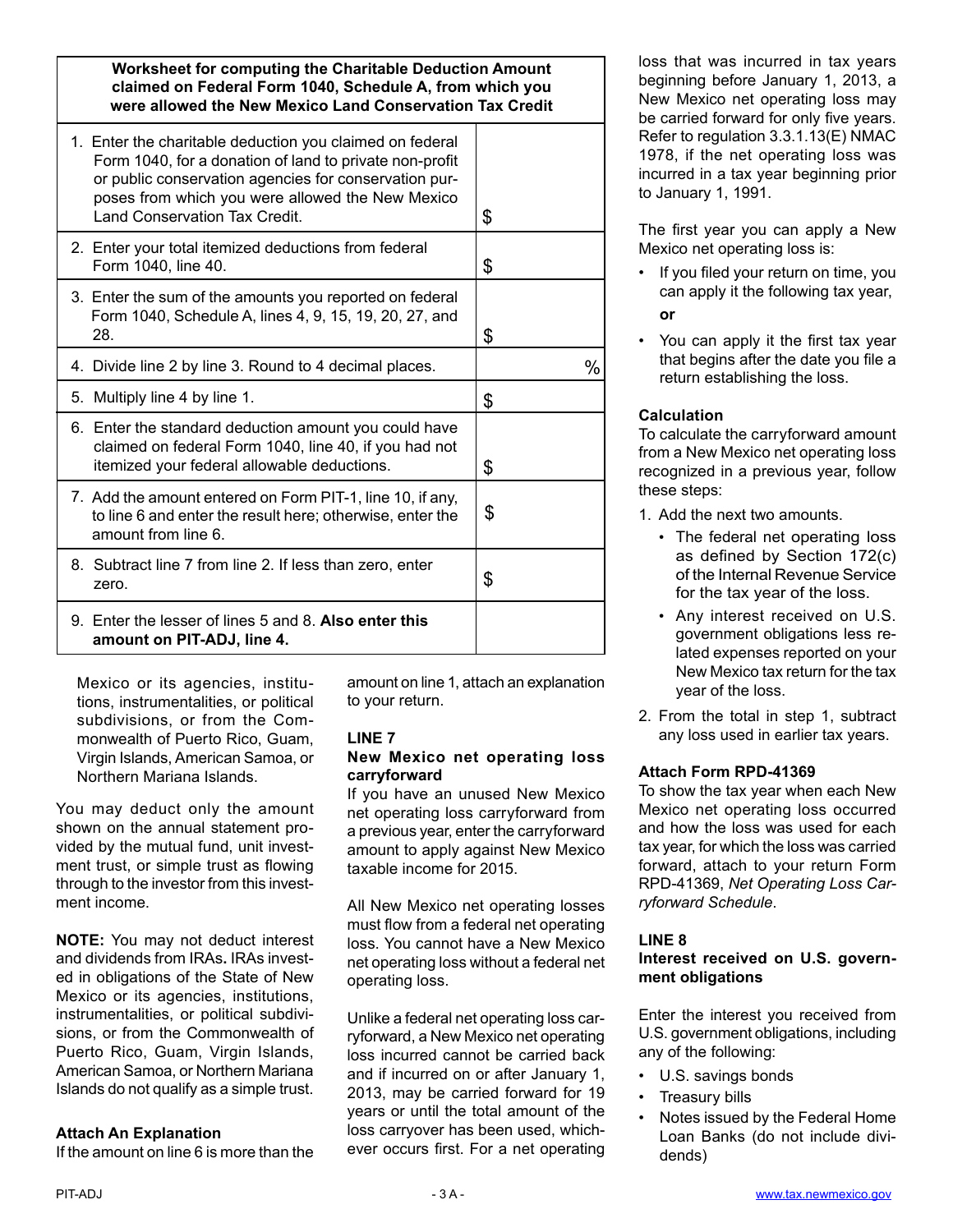• U.S. government obligations from your share of income from partnerships, S corporations, or limited liability companies, or a distribution from a unit investment or simple trust

## **Deduct Dividends**

You may deduct dividends from mutual funds invested in U.S. government obligations according to the percentage of the total fund invested in U.S. government obligations.

To deduct these dividends, the fund must give investors statements showing the amount of interest income from investments in U.S. government obligations.

## **Do Not Deduct As Interest**

Interest from the Government National Mortgage Association (Ginnie Mae), Federal National Mortgage Association (Fannie Mae), or Federal National Home Loan Mortgage Association (Freddie Mac), is not deductible as interest on U.S. government obligations.

## **LINE 9**

## **Taxable Railroad Retirement Act annuities and benefits, and taxable Railroad Unemployment Insurance Act sick pay**

If your taxable Railroad Retirement Act annuities and benefits, or your taxable Railroad Unemployment Insurance Act sick pay were part of your federal taxable income, enter the total of those amounts.

## **Attach Forms RRB-1099 and RRB-1099-R**

You may receive one or both of these forms from the the Railroad Retirement Board. Attach the form(s) you receive to your return.

**LINES 10, 10a, and 10b Income of a member of a New Mexico federally-recognized Indian nation, tribe, or pueblo that was wholly earned on the lands of the reservation or pueblo of which the individual is an enrolled member while domiciled on that land, reservation, or pueblo**

If you, your spouse, or both, were enrolled members of a New Mexico federally-recognized Indian nation, tribe, or pueblo, your income is exempt from federal adjusted gross income if:

- You lived on the land of the Indian nation, tribe, or pueblo of membership when you earned the income, **and**
- You earned the income on the lands of that nation, tribe, or pueblo.

You must meet both conditions.

**IMPORTANT:** Income (including retirement or pension income) earned **off**  the lands of your own or your spouse's nation, tribe, or pueblo is subject to New Mexico income tax no matter where you live.

**When Armed Forces Pay and Retirement or Pension Income is Exempt** Armed forces pay of an enrolled member is exempt only for times when the home of record is on the member's own Indian nation, tribe, or pueblo lands.

Retirement or pension income is exempt only when the retirement or pension is the result of employment **on** the member's Indian nation, tribe, or pueblo.

On line 10, enter the amount of qualifying income. On lines 10a and 10b, enter the name of your and, if applicable, your spouse's Indian nation, tribe, or pueblo.

**NOTE FOR LINES 10 AND 11:** You may not claim combined exemptions and deductions for more than 100% of income. If you claim rebates and credits on PIT-RC, you must also include amounts exempted or deducted on PIT-ADJ, lines 10 and 11 as income when calculating modified gross income. For more information, see the instructions for PIT-RC.

#### **LINE 11 and BOXES 11a and 11b Income of persons age 100 years or older**

To qualify for this income exemption both of the following must be true:

- The taxpayer or spouse must be 100 years or older (a centenarian) at the end of the tax year for which you claim the exemption.
- Someone else cannot claim the centenarian as a dependent.

If you qualify, mark the box or boxes on lines 11a and 11b.

**IMPORTANT:** If you do not mark the box or boxes, the Department denies this exemption.

| <b>IADLE 1. EXEMPTIONS TOF FETSONS 63 OF ORGE OF DIMA (SEE THIS 12 MISTRALIONS)</b> |              |                                                      |                                    |                                                      |                                  |                                                           |  |
|-------------------------------------------------------------------------------------|--------------|------------------------------------------------------|------------------------------------|------------------------------------------------------|----------------------------------|-----------------------------------------------------------|--|
| Married Filing Jointly, Head of<br>Household, Qualifying Widow(er)                  |              | Single                                               |                                    | <b>Married Filing Separately</b>                     |                                  | Amount for each<br>taxpayer 65 or<br>older, or blind, for |  |
| <b>Adjusted Gross Income</b><br>PIT-1 Return, Line 9                                |              | <b>Adjusted Gross Income</b><br>PIT-1 Return, Line 9 |                                    | <b>Adjusted Gross Income</b><br>PIT-1 Return, Line 9 |                                  | federal income tax<br>purposes                            |  |
|                                                                                     | But not Over |                                                      | But not Over                       |                                                      | But not Over                     |                                                           |  |
| \$<br>$\Omega$                                                                      | \$30,000     | \$<br>0                                              | \$18,000                           | \$<br>0                                              | \$15,000                         | $------$8.000$                                            |  |
| 30,001                                                                              | 33,000       | 18,001                                               | 19,500                             | 15,001                                               | 16,500                           | 7.000<br>------------                                     |  |
| 33.001                                                                              | 36.000       | 19.501                                               | 21.000                             | 16.501                                               | 18,000                           | 6.000<br>-----------                                      |  |
| 36,001                                                                              | 39,000       | 21.001                                               | 22,500                             | 18,001                                               | 19,500                           | 5.000<br>------------                                     |  |
| 39,001                                                                              | 42,000       | 22.501                                               | 24,000                             | 19.501                                               | 21,000                           | 4.000<br>------------                                     |  |
| 42.001                                                                              | 45,000       | 24.001                                               | 25,500                             | 21.001                                               | 22,500                           | 3.000                                                     |  |
| 45.001                                                                              | 48,000       | 25.501                                               | 27,000                             | 22,501                                               | 24,000                           | 2.000<br>------------                                     |  |
| 48,001                                                                              | 51,000       | 27,001                                               | 28,500                             | 24,001                                               | 25,500                           | 1.000<br>-----------                                      |  |
| 51.001<br>---------------------------                                               |              |                                                      | 28.501 --------------------------- |                                                      | 25.501 ------------------------- | 0<br>----------------                                     |  |

## **TABLE 1. Exemptions for Persons 65 or Older or Blind (see line 12 instructions)**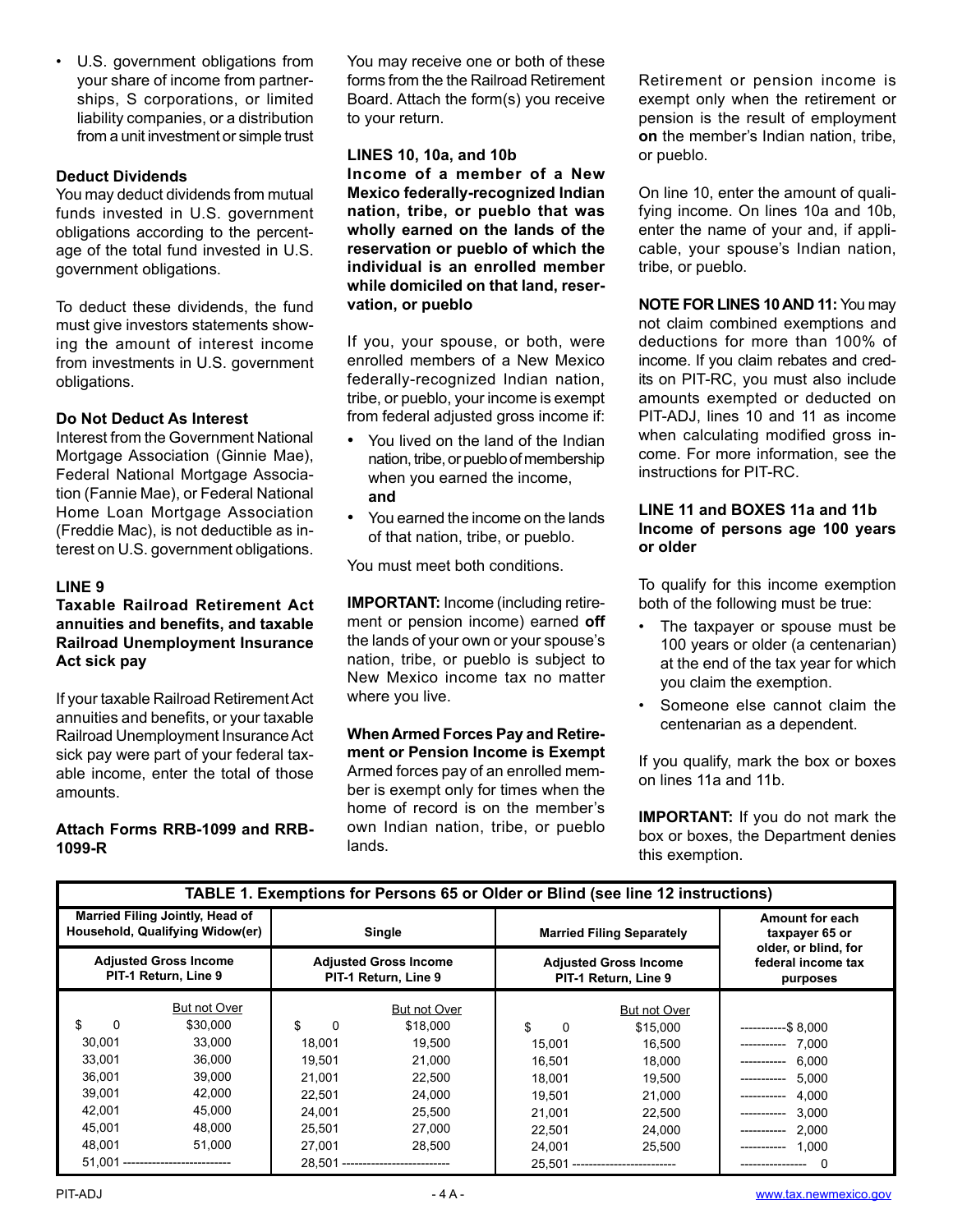#### See the previous **NOTE FOR LINES 10 AND 11**.

**Unmarried Centenarians.** If you are an unmarried centenarian, you do not need to file a return unless you want to claim rebates and credits available for low income filers.

**Married Centenarians.** New Mexico is a community property state, and rules are different for married centenarians.

If you are a married centenarian filing jointly or separately, you may exempt **half** of all community income and **all** of your separate income.

## **Attach A Statement**

If you report an exemption for more or less than 50% of total joint income, attach a statement to your return showing a correct division of community property along with separate income and payments.

Not allowed are combined exemptions and deductions for more than 100% of income.

**IMPORTANT:** If you claim rebates and credits on Schedule PIT-RC, include this exempt income in calculating modified gross income on that schedule. See the instructions for Schedule PIT-RC.

For more information, see Bulletin B-300.03, *[New Mexico Exempts 100\(+\)-](http://www.tax.newmexico.gov/SiteCollectionDocuments/Publications/Bulletins/bul-300-3-pit-exemption-for-centenarians-11-09.pdf)  [Year-Olds from Personal Income Tax](http://www.tax.newmexico.gov/SiteCollectionDocuments/Publications/Bulletins/bul-300-3-pit-exemption-for-centenarians-11-09.pdf)*, on the Department's website.

## **LINE 12**

## **Exemption for persons age 65 or older, or blind**

You may be eligible for an exemption of up to \$8,000 based on your filing status and your federal adjusted gross income from PIT-1, line 9, if:

- You are 65 or older, **or**
- You are not yet 65, but considered blind for federal income tax purposes.

Find the column in Table 1 that matches your filing status. Then find the row that includes your federal adjusted gross income. Read across to the last column for the exemption amount.

When both persons in a married couple are either 65 or older **or** blind on the last day of the tax year, the amount in the table applies to **each** taxpayer on a joint return.

## **Mark Correct Boxes on PIT-1 Return**

If you or your spouse are 65 years of age or older, on page 1 of PIT-1 mark boxes **1d** and **2d**. If you or your spouse are blind for federal income tax purposes, mark boxes **1c** and **2c**. If the boxes are not marked correctly, the Department denies this exemption on the Schedule PIT-ADJ.

The Department at some time may request proof that you or, if applicable, your spouse are blind for federal purposes. Do not attach the proof to your return.

**NOTE:** The Department allows only one deduction per person. You cannot take deductions for being both 65 or older **and** blind.

**EXAMPLE:** A married couple files jointly and both people are 65 or older. Their federal adjusted gross income is \$35,000. According to Table 1, the exemption amount is \$12,000 or \$6,000 x 2.

If the same couple is also blind, the exemption is still \$12,000.

**EXAMPLE:** A married couple files jointly. The primary taxpayer is 65 and the spouse is 45 and blind. Their federal adjusted gross income is \$28,000. According to Table 1, the exemption is \$16,000 or \$8,000 x 2.

## **LINE 13 Exemption for New Mexico medical care savings account**

If you or your spouse are enrolled in a New Mexico Medical Care Savings Account (NMMSA) established by an employer, and during 2015 you made or received contributions to the account or made or received distributions from the account, you may be entitled to claim a New Mexico medical care

savings account exemption.

An NMMSA is a tax-exempt trust or custodial account set up by a self-employed individual or a small employer who maintains a high-deductible individual or family health plan. The funds from the NMMSA are used to pay the employee's unreimbursed medical care expenses. To qualify for the exemption, the qualified contributions or distributions must be included in your federal taxable income.

## **When You Can Claim This Exemption**

If the following are included in your federal adjusted gross income, they are exempt from New Mexico income tax and reported on line 13:

- Principal contributed to an NMMSA
- Interest earned on an NMMSA
- Money paid for eligible medical expenses from funds in an NMMSA
- Money advanced to the employee by the employer for eligible medical expenses, according to the Medical Care Savings Account Act

Do not include excess contributions, unqualified distributions, or money rolled over into another NMMSA.

## **When You Cannot Claim This Exemption**

Generally, qualified contributions and earnings are excluded, exempted, or deducted from federal adjusted gross income and distributions paid for eligible medical expenses are excluded, exempted, or deducted from federal taxable income. If your qualified contribution or distribution is excluded, exempted, or deducted from federal taxable income, you may not claim the exemption from New Mexico taxable income.

## **LINE 14**

## **Deduction for contributions to a New Mexico-approved Section 529 college savings plan**

The New Mexico Education Trust Fund is an account in one of the New Mexico-approved Section 529 college savings plans.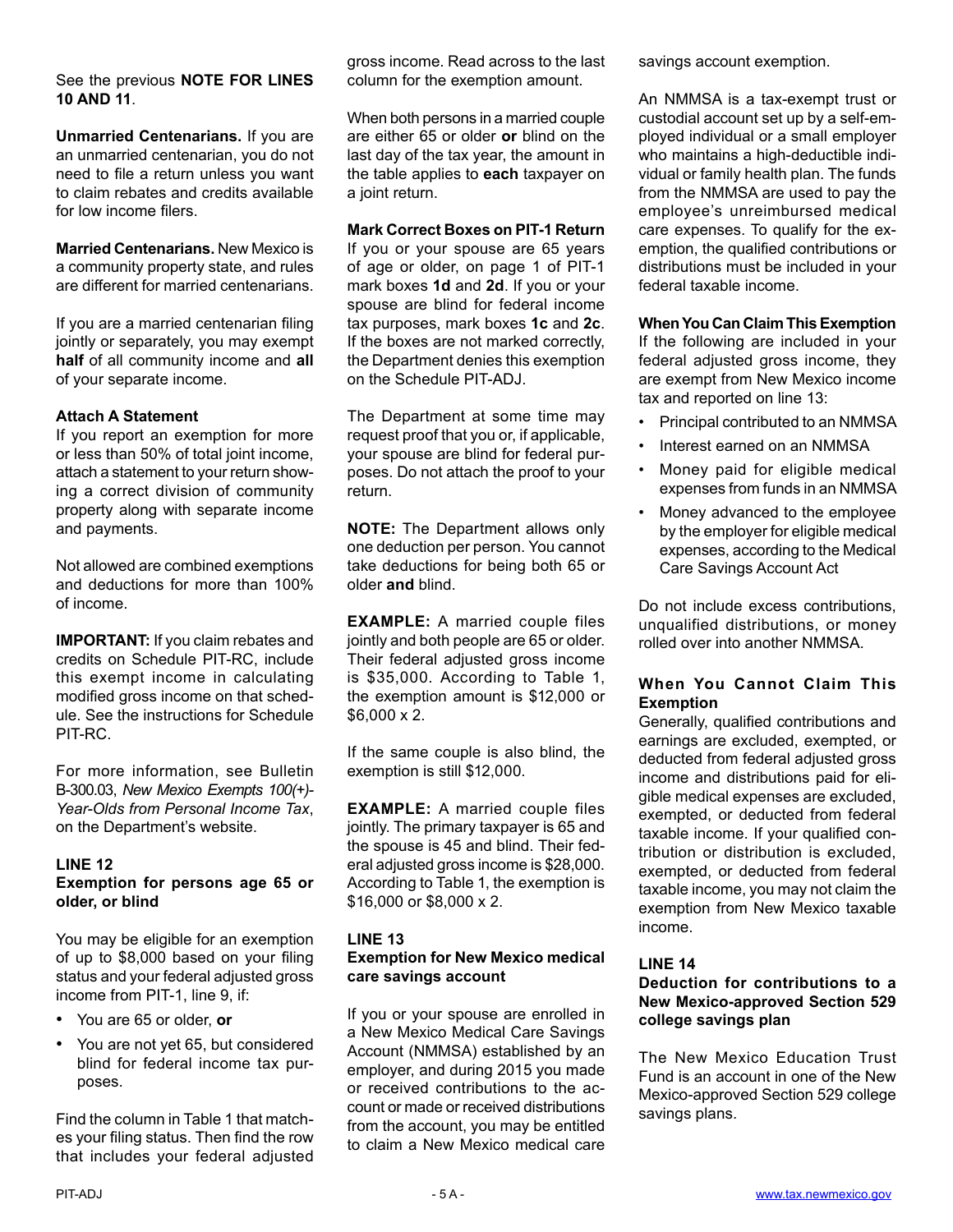You can deduct contributions you made to the fund during the tax year for each beneficiary. Contributions include the principal and earnings of amounts rolled over to a New Mexicoapproved Section 529 college savings plan account from a non-New Mexicoapproved Section 529 college savings plan.

A taxpayer and spouse who file separate returns (filing status is married filing separately) may each claim one-half of the deduction allowed on a joint return.

**NOTE:** You may only deduct contributions to a Section 529 plan established and approved by the New Mexico Education Trust Board. See [Brochure](http://www.tax.newmexico.gov/SiteCollectionDocuments/Publications/Brochures/Brochure-6-%20Personal-Income-Tax-and-Education-Trusts-529-Plans-11-08.pdf)  #6, *[New Mexico Income Tax and Your](http://www.tax.newmexico.gov/SiteCollectionDocuments/Publications/Brochures/Brochure-6-%20Personal-Income-Tax-and-Education-Trusts-529-Plans-11-08.pdf)  [Education Trust \(529\) Plan](http://www.tax.newmexico.gov/SiteCollectionDocuments/Publications/Brochures/Brochure-6-%20Personal-Income-Tax-and-Education-Trusts-529-Plans-11-08.pdf)*, on the Department's website.

## **LINE 15 Net capital gains deduction**

You may deduct all or part of your net capital gains reported and claimed on your federal tax return. You may deduct the greater of:

- 100% of your net capital gains, not to exceed \$1,000; **or**
- 50% of your net capital gains.

A taxpayer and spouse who file separate returns (filing status is married filing separately) may each claim only one-half of the net capital gains deduction allowed on a joint return.

**IMPORTANT:** You may not claim the net capital gains deduction in addition to credit provided by the Venture Capital Investments Act.

## **LINE 16 Armed Forces active duty pay**

Armed forces includes the Army, Navy, Air Force, Marine Corps, and Coast Guard. "Active duty," as defined in 37 USC 101, means full-time duty in active service. It includes the following:

- Full-time training duty
- Annual training duty
- Full-time National Guard duty
- Attendance, while in active service,

at a school designated as a service school by law or by the Secretary of the service

If pay, wages, or salaries paid to you or your spouse for U.S. Armed Forces active duty service was included in your federal adjusted gross income on your PIT-1 return, line 9, enter the amount here.

This exemption applies to residents and to non-residents of New Mexico.

**NOTE:** If you recieved active duty pay from the U.S. Public Health Service (USPHS), do not enter the income on this line. See the instructions for line 21.

**Income Inside and Outside the State** If you have income from inside and outside New Mexico, also see the instructions for 2015 Schedule PIT-B, lines 1 and 11.

## **LINE 17 Medical care expense exemption for persons age 65 years or older**

If you or your spouse are 65 years of age or older, and you paid unreimbursed and uncompensated medical care expenses of \$28,000 or more during tax year 2015, you may be eligible to claim an exemption of \$3,000.

If you meet the following qualifications and your expenses are allowed (see the next paragraph), enter \$3,000 on line 17 to claim the exemption:

- This exemption is for medical care expenses for the care of any combination of you, your spouse, or your dependents.
- The exemption is allowed for outof-state residents with an income tax responsibility to New Mexico.

## **Types of Medical Expenses Allowed**

The types of medical expenses you may include are described in PIT-1 instructions for line 16, with one exception. You may **include** unreimbursed and uncompensated medical care expenses included in the itemized deductions on federal Form 1040, Schedule A.

The unreimbursed and uncompensated medical care expenses used to compute this exemption include all qualified expenses used to calculate the refundable medical care credit for persons 65 or older reported on Schedule PIT-RC, line 23.

You may also include unreimbursed and uncompensated medical care expenses used to compute the medical care expense deduction claimed on PIT-1, line 16.

## **Attach PIT-RC**

If you are eligible to claim this exemption, you are also eligible to claim the refundable medical care credit for persons 65 years or older reported on Schedule PIT-RC, line 23. This gives you an additional tax benefit. To claim that tax credit, complete and attach Schedule PIT-RC to your return.

## **LINE 18**

## **Deduction for organ donationrelated expenses**

"Human organs" are defined as all or part of a heart, liver, pancreas, kidney, intestine, lung, or bone marrow.

Enter any human organ donationrelated expenses, not to exceed \$10,000. This includes your or your dependent's lost wages, lodging, and travel expenses incurred during the tax year.

A taxpayer and spouse who file separate returns (filing status is married filing separately) may each claim only one-half of the deduction (or exemption) allowed on a joint return.

## **LINE 19**

## **New Mexico National Guard member life insurance reimbursements tax exemption**

If you receive a reimbursement from the National Guard Service Member's Life Insurance Reimbursement Fund, you may claim a personal income tax exemption in the amount of the reimbursement.

The New Mexico Office of Military Affairs issues the reimbursement and sends each recipient a Form 1099